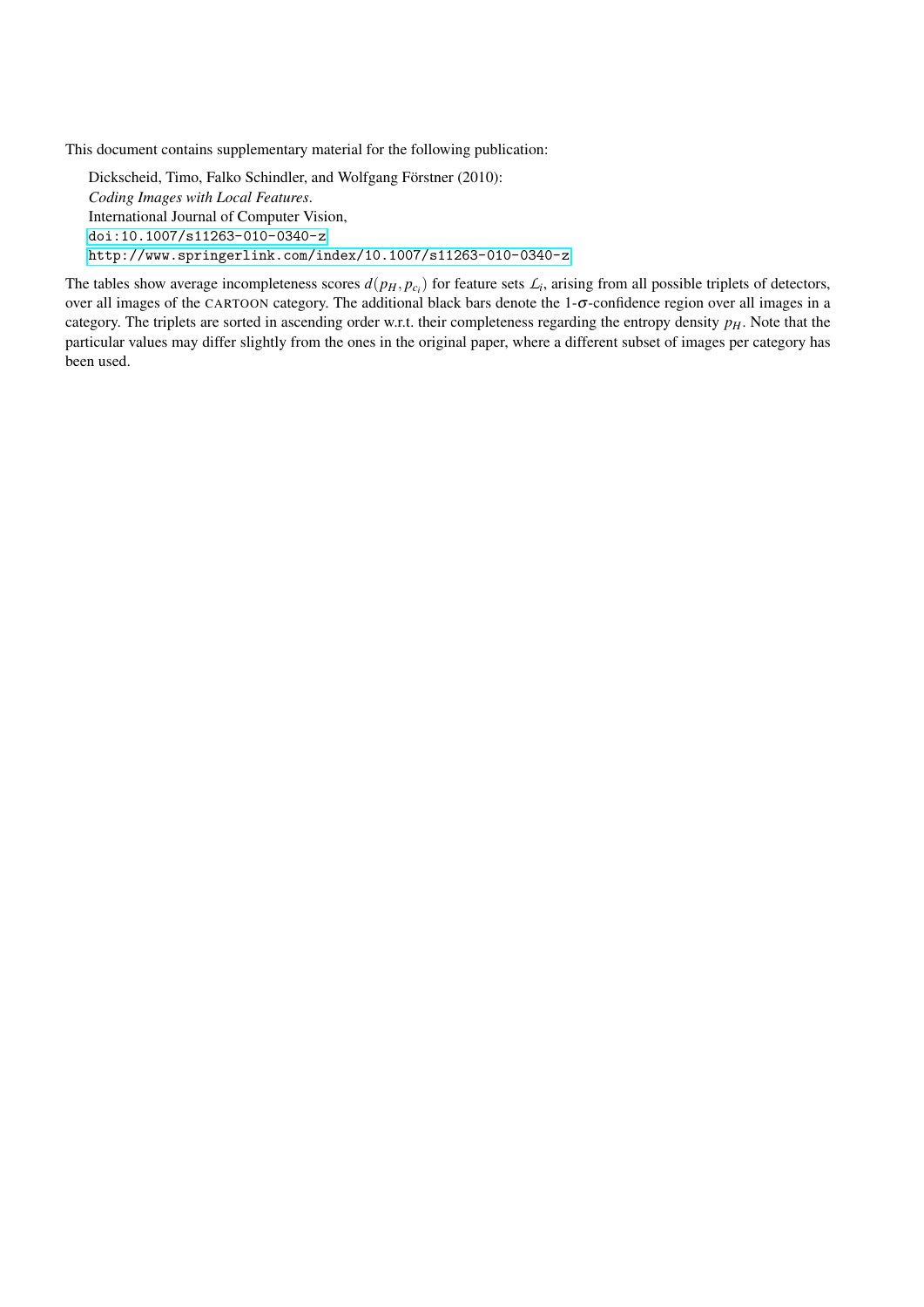|                  |           |           | SFOP <sub>0</sub> |           |           |           |              | <b>HESAF</b> | EDGE      |                |                                  |
|------------------|-----------|-----------|-------------------|-----------|-----------|-----------|--------------|--------------|-----------|----------------|----------------------------------|
| $\bullet$   MSER | IBR       | SFOP      |                   | SFOP90    | EFOP      | LOWE      | <b>HARAF</b> |              |           | <b>TNHITKS</b> | Distance                         |
|                  |           | $\bullet$ |                   |           |           |           |              |              |           | $\bullet$      | 0.173                            |
| $\bullet$        |           |           |                   |           |           |           |              | $\bullet$    |           | $\bullet$      | 0.177<br>┥                       |
| $\bullet$        |           |           | $\bullet$         |           |           |           |              |              |           | $\bullet$      | 0.1781                           |
|                  |           |           |                   |           |           |           |              | $\bullet$    | $\bullet$ | $\bullet$      | 0.1801                           |
|                  |           | $\bullet$ |                   |           |           |           |              | ٠            |           | $\bullet$      | 0.182                            |
| $\bullet$        |           |           |                   |           |           |           | $\bullet$    |              |           | $\bullet$      | $0.182$ <sup>[</sup>             |
|                  |           |           | $\bullet$         |           |           |           |              | ٠            |           | ٠              | 0.183                            |
|                  |           |           |                   |           |           |           |              |              |           | $\bullet$      | 0.183                            |
|                  |           |           |                   |           | $\bullet$ |           |              | $\bullet$    |           | $\bullet$      | 0.184                            |
|                  |           |           |                   |           |           |           | $\bullet$    |              | $\bullet$ | $\bullet$      | $0.184$ <sup>[</sup>             |
| $\bullet$        |           |           |                   | $\bullet$ |           |           |              |              |           | $\bullet$      | $0.185$ <sup>[</sup>             |
|                  |           | $\bullet$ |                   |           |           |           |              |              | $\bullet$ | $\bullet$      | $0.185$ <sup>[</sup>             |
|                  |           |           |                   |           |           |           |              |              |           | $\bullet$      | 0.186                            |
|                  |           |           |                   |           |           |           |              | $\bullet$    |           | $\bullet$      | 0.186<br>$\overline{1}$          |
| $\bullet$        |           |           |                   |           |           | $\bullet$ |              |              |           | $\bullet$      | 0.186                            |
| $\bullet$        |           |           |                   |           |           |           |              |              | $\bullet$ | $\bullet$      | $0.187$ <sup>[]</sup>            |
|                  |           |           |                   | $\bullet$ |           |           |              | ٠            |           | $\bullet$      | 0.187                            |
|                  |           | $\bullet$ |                   |           |           |           | $\bullet$    |              |           | $\bullet$      | $0.187$ <sup>[]</sup>            |
|                  |           | $\bullet$ |                   |           |           |           |              |              |           | $\bullet$      | 0.188                            |
|                  |           |           |                   |           | ۰         |           |              |              |           | $\bullet$      | 0.188                            |
|                  | $\bullet$ |           | $\bullet$         |           |           |           |              |              |           | $\bullet$      | 0.1891                           |
|                  |           |           | $\bullet$         |           |           |           | $\bullet$    |              |           | $\bullet$      | $0.189$ <sup>[</sup>             |
|                  |           | Ō         | $\bullet$         |           |           |           |              |              |           | $\bullet$      | $0.189$ <sup>[</sup>             |
|                  |           | $\bullet$ |                   |           | $\bullet$ |           |              |              |           | $\bullet$      | 0.1901                           |
|                  |           |           |                   |           |           | $\bullet$ |              | ٠            |           | ٠              | 0.1901                           |
|                  |           |           |                   |           | $\bullet$ |           | $\bullet$    |              |           | $\bullet$      | 0.1911                           |
|                  | $\bullet$ |           |                   |           |           |           | $\bullet$    |              |           | $\bullet$      | 0.1911                           |
| $\bullet$        |           | $\bullet$ |                   |           |           |           |              |              | $\bullet$ |                | 0.1911                           |
| $\bullet$        |           |           | $\bullet$         |           |           |           |              |              | $\bullet$ |                | 0.191<br>ſ                       |
|                  |           |           | $\bullet$         |           |           |           |              |              | $\bullet$ | $\bullet$      | $0.192$ <sup>[</sup>             |
|                  |           |           | $\bullet$         |           |           | ٠         |              |              |           | $\bullet$      | $0.192$ <sup>[</sup>             |
|                  |           |           |                   | $\bullet$ |           |           | $\bullet$    |              |           | $\bullet$      | 0.1931                           |
|                  |           |           | $\bullet$         | $\bullet$ |           |           |              |              |           | $\bullet$      | 0.1931                           |
|                  |           |           |                   | ٠         |           |           |              |              |           | $\bullet$      | 0.1931                           |
|                  |           |           | $\bullet$         |           | $\bullet$ |           |              |              |           | $\bullet$      | 0.195                            |
|                  |           |           |                   |           |           | $\bullet$ | ٠            |              |           | $\bullet$      | $0.195$ <sup>[</sup>             |
|                  |           |           |                   |           |           |           |              |              |           | $\bullet$      | 0.197                            |
|                  | $\bullet$ |           |                   | $\bullet$ |           |           |              |              |           | $\bullet$      | 0.197                            |
|                  | $\bullet$ |           |                   |           |           | $\bullet$ |              |              |           | $\bullet$      | 0.1991                           |
|                  | $\bullet$ |           |                   |           |           |           |              |              | $\bullet$ | $\bullet$      | 0.2001                           |
|                  |           |           |                   | ٠         |           |           |              |              | $\bullet$ | $\bullet$      | 0.2001                           |
|                  |           |           |                   |           |           |           |              |              |           | $\bullet$      | 0.200<br>$\overline{\mathsf{I}}$ |

| <b>MSER</b> | IBR       | SFOP      | SFOP <sub>0</sub> | SFOP90    | EFOP      | LOWE      | <b>HARAF</b> | <b>HESAF</b> | EDGE      | <b>LIENT</b> | Distance                         |
|-------------|-----------|-----------|-------------------|-----------|-----------|-----------|--------------|--------------|-----------|--------------|----------------------------------|
|             |           |           |                   | $\bullet$ |           | $\bullet$ |              |              |           | $\bullet$    | 0.201<br>┫                       |
|             |           |           |                   |           |           | $\bullet$ |              |              | $\bullet$ | $\bullet$    | $0.202$ <sup>[</sup>             |
|             |           |           |                   |           | $\bullet$ | $\bullet$ |              |              |           | $\bullet$    | 0.202<br>$\overline{1}$          |
| $\bullet$   | $\bullet$ |           |                   |           |           |           |              |              | $\bullet$ |              | 0.203                            |
| $\bullet$   |           |           |                   | $\bullet$ |           |           |              |              | $\bullet$ |              | 0.204                            |
|             |           |           |                   |           | ٠         |           |              |              | $\bullet$ | $\bullet$    | 0.204                            |
| $\bullet$   |           |           |                   |           | $\bullet$ |           |              |              | $\bullet$ |              | $0.204$ <sup>[</sup>             |
| $\bullet$   |           |           |                   |           |           | $\bullet$ |              |              | $\bullet$ |              | 0.204                            |
|             |           |           |                   |           | $\bullet$ |           |              |              |           | $\bullet$    | 0.205                            |
| $\bullet$   |           |           |                   |           |           |           |              | $\bullet$    | $\bullet$ |              | 0.2091                           |
|             | $\bullet$ | $\bullet$ |                   |           |           |           |              |              | $\bullet$ |              | 0.210                            |
|             | $\bullet$ |           | $\bullet$         |           |           |           |              |              | $\bullet$ |              | 0.212                            |
| $\bullet$   |           |           |                   |           |           |           | $\bullet$    |              | $\bullet$ |              | 0.2191                           |
|             |           | $\bullet$ |                   |           |           | $\bullet$ |              |              | $\bullet$ |              | 0.221                            |
|             |           |           | $\bullet$         |           |           |           |              | c            | $\bullet$ |              | 0.2221                           |
|             |           | $\bullet$ |                   |           |           |           |              | $\bullet$    | $\bullet$ |              | 0.2221                           |
|             |           |           | $\bullet$         |           |           | $\bullet$ |              |              | ٠         |              | 0.222                            |
|             |           |           |                   |           | $\bullet$ |           |              | $\bullet$    | $\bullet$ |              | 0.223                            |
|             |           | $\bullet$ |                   |           | $\bullet$ |           |              |              | $\bullet$ |              | 0.225                            |
|             |           |           |                   |           |           |           |              |              | $\bullet$ |              | 0.225                            |
| $\bullet$   | $\bullet$ |           | $\bullet$         |           |           |           |              |              |           |              | 0.2251                           |
|             |           |           | $\bullet$         |           | $\bullet$ |           |              |              | $\bullet$ |              | 0.226<br>┫                       |
|             |           |           | $\bullet$         | $\bullet$ |           |           |              |              | $\bullet$ |              | 0.227<br>ł                       |
|             |           | $\bullet$ | $\bullet$         |           |           |           |              |              | $\bullet$ |              | 0.228<br>$\overline{\mathsf{I}}$ |
| $\bullet$   | Ō         | $\bullet$ |                   |           |           |           |              |              |           |              | 0.229                            |
|             |           |           |                   | $\bullet$ |           |           |              |              | $\bullet$ |              | 0.230<br>$\overline{\mathsf{I}}$ |
|             | $\bullet$ |           |                   | $\bullet$ |           |           |              |              | $\bullet$ |              | 0.2301                           |
|             | $\bullet$ |           |                   |           | $\bullet$ |           |              |              | $\bullet$ |              | 0.2301                           |
|             | $\bullet$ |           |                   |           |           | $\bullet$ |              |              | $\bullet$ |              | 0.232                            |
|             |           | $\bullet$ |                   |           |           |           | $\bullet$    |              | $\bullet$ |              | 0.2331                           |
|             |           |           |                   |           |           | $\bullet$ |              |              | $\bullet$ |              | 0.233                            |
|             |           |           | $\bullet$         |           |           |           | $\bullet$    |              | $\bullet$ |              | 0.233                            |
|             | $\bullet$ |           |                   |           |           | $\bullet$ |              |              |           |              | 0.234                            |
|             |           |           | ٠                 |           |           |           |              |              |           |              | 0.2341                           |
|             | $\bullet$ |           |                   |           |           |           | $\bullet$    |              | $\bullet$ |              | 0.2341                           |
| $\bullet$   | $\bullet$ |           |                   |           | $\bullet$ |           |              |              |           |              | 0.235                            |
|             |           | $\bullet$ |                   | $\bullet$ |           |           |              |              | $\bullet$ |              | 0.235                            |
|             |           |           |                   |           | ٠         |           |              |              | $\bullet$ |              | 0.237                            |
| $\bullet$   |           |           |                   |           |           |           |              |              |           |              | 0.237                            |
|             |           |           |                   |           |           |           | $\bullet$    |              | $\bullet$ |              | 0.2371<br>ł                      |
|             |           | $\bullet$ |                   |           |           | $\bullet$ |              |              |           |              | 0.238                            |
|             |           |           |                   |           |           |           |              |              |           |              | 0.241                            |
|             |           |           |                   |           |           |           |              |              |           |              |                                  |